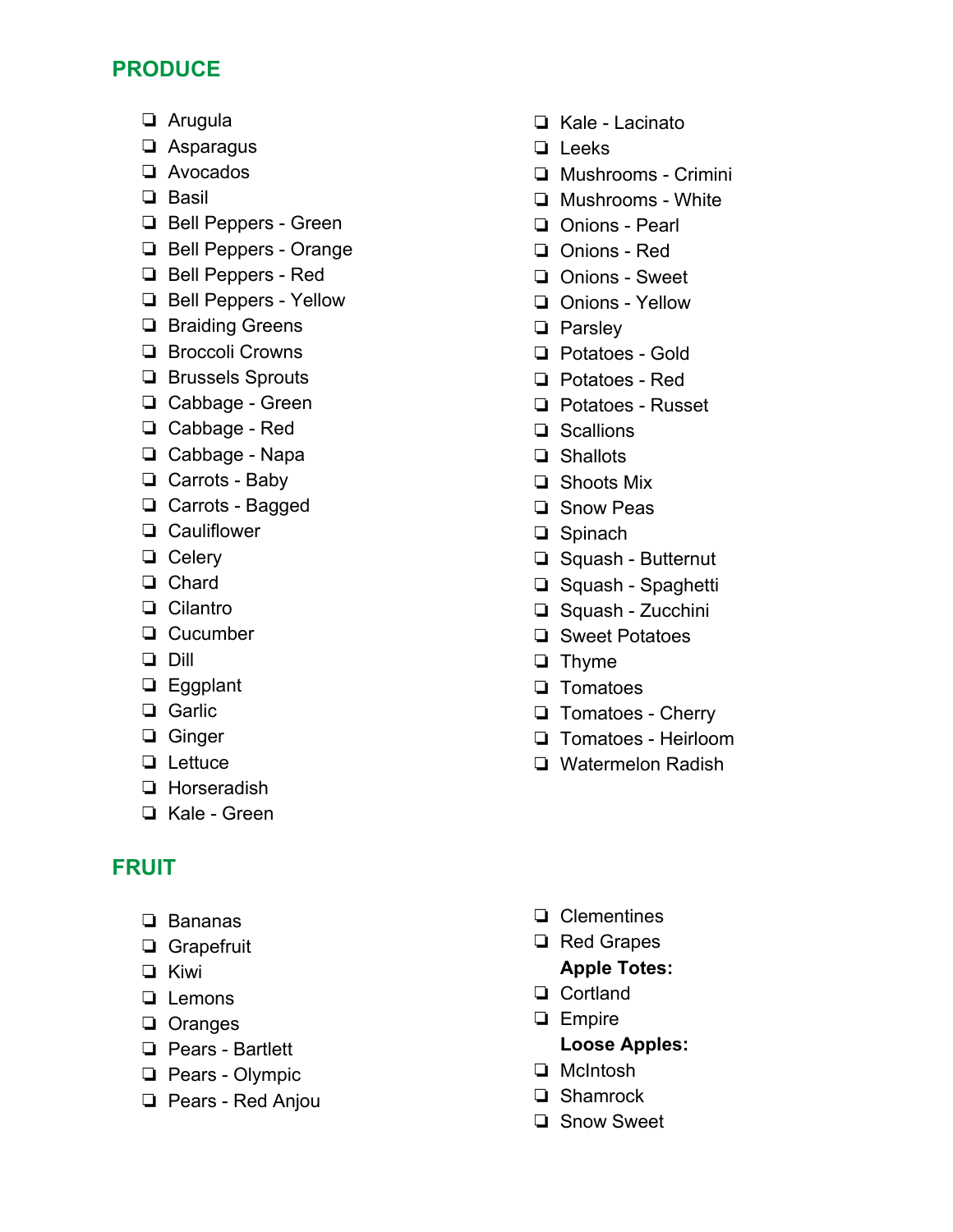# **DAIRY & REFRIGERATED**

- ❏ \*Califia Almond Milk
- ❏ \*Califia Creamers
- ❏ \*Ripple Brand Milk
- ❏ 1% Milk (Mansfield Dairy)
- ❏ 2% Milk (Strafford)
- ❏ Butter
- ❏ Cabot Cheddar (bar)
- ❏ Cabot Cheddar (shredded)
- ❏ Cheddar Cheese (sliced, Organic Valley)
- ❏ Cabot Monterey Jack (bar)
- ❏ Cabot Mozzarella (shredded)
- ❏ Chocolate Milk
- ❏ Cottage Cheese
- ❏ Cream Top Milk (Sweet Rowen Farmstead)
- ❏ Cream Top Milk (Strafford)
- ❏ Eggs
- ❏ Goat Milk
- ❏ Greek Yogurt Plain
- ❏ Greek Yogurt Vanilla
- ❏ Half & Half
- ❏ Ice Cream
- ❏ Kefir

# **MEAT - POULTRY - FISH**

### **Fresh**

- ❏ Boneless Chicken Thigh
- ❏ Chicken Leg
- ❏ Cured Bacon
- ❏ Canadian Bacon
- ❏ Chicken Sausage
- ❏ Ground Beef
- ❏ Ground Turkey
- ❏ Hot Dogs
- ❏ Pork Sausage
- ❏ Salmon
- ❏ Sliced Ham
- ❏ Sliced Turkey
- ❏ Mozzarella (log)
- ❏ Parmesan
- ❏ Ricotta
- ❏ Sour Cream
- ❏ Whole Milk (Mansfield Dairy)
- ❏ Whole Milk (Strafford)
- ❏ Whole Milk (Sweet Rowen Farmstead)
- ❏ Yogurt Plain, Roger's Farmstead
- ❏ Yogurt Maple, Roger's Farmstead

#### **Non-Dairy Products**

- ❏ Cream Cheese
- ❏ Feta
- ❏ Parmesan
- ❏ Shredded Cheddar
- ❏ Shredded Mozzarella
- ❏ Shredded Parmesan
- ❏ Smoked Provolone
- ❏ Margarine
- ❏ Coconut Milk Yogurt
- ❏ Vegenaise
- ❏ Strip Steak
- ❏ Turkey Pepperoni
- ❏ Uncured Jasper Hill Bacon

#### **Frozen**

- ❏ Bove's Meatballs
- ❏ Chicken Patties/Nuggets
- ❏ Ground Turkey
- ❏ Rockfish
- ❏ Shrimp
- ❏ Smoked Salmon
- ❏ Ground Pork
- ❏ Chicken Leg (Misty Knoll)
- ❏ Strip Steak